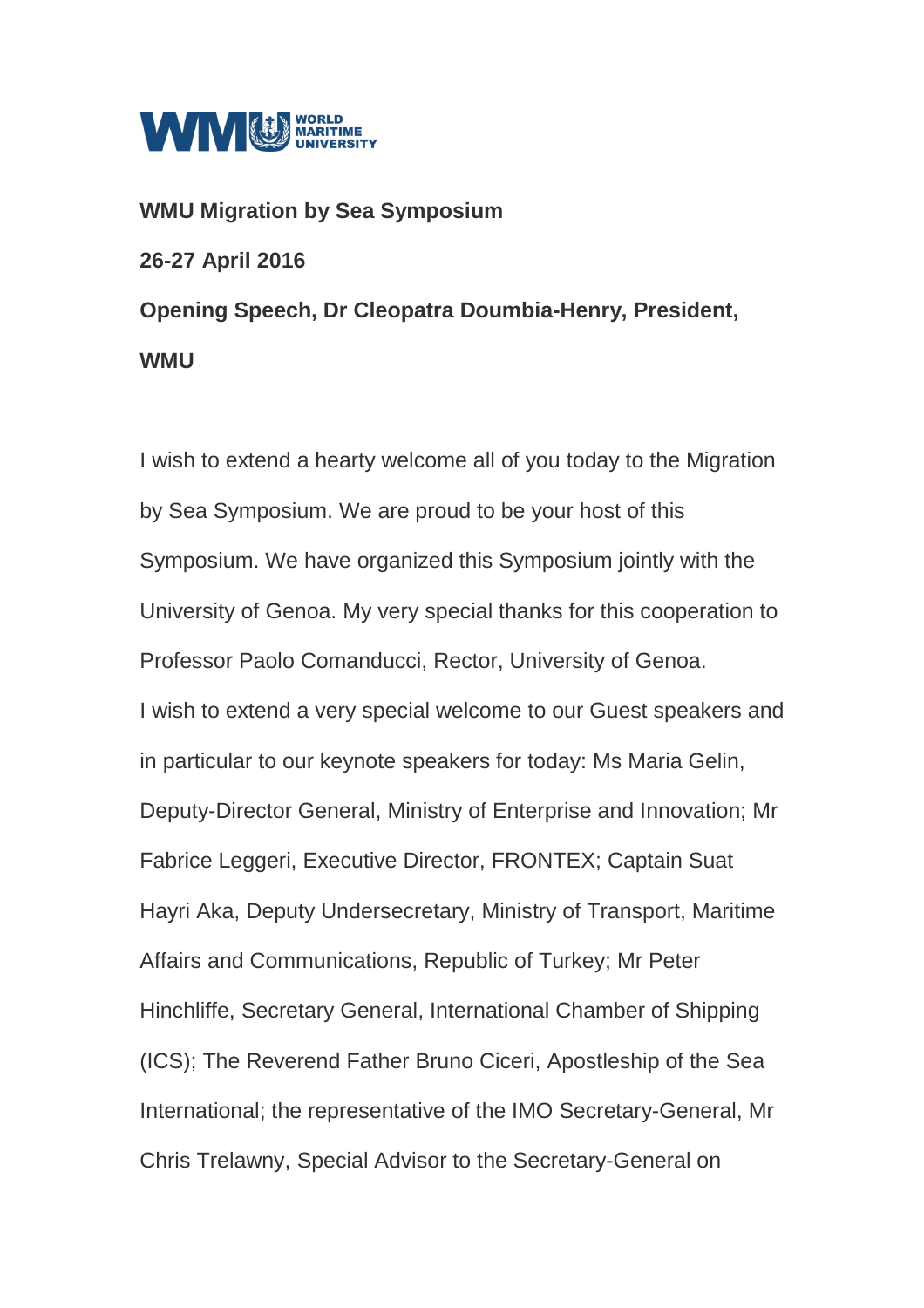Maritime Security and Facilitation. To the various organizations who responded positively to our request for their participation on this issue: the IOM, UNHCR, ILO, DOALOS, ICS, ITF, the US Coast Guard and to all the other speakers who responded positively to our call.

To our moderator for this event, the well-known and highly respected, Mr Michael Grey, Columnist and former Editor, Lloyd's List and Fairplay. He has been a true friend and supporter of WMU. We are greatly indebted to him.

Ladies and Gentlemen, the tragedy of the Mediterranean Sea continues. According to both IOM and UNHCR, in 2015, around one million people arrived in the European Union through the waters of the Mediterranean Sea, almost entirely via the Eastern and Central Mediterranean routes. The number of dead and missing persons reached almost 4,000. In just the first four months of 2016, 179,552 refugees and migrants have reached Europe by sea across the Mediterranean and Aegean Seas. At least 761 have died or gone missing attempting the journey. The UNHCR reported last week that up to 500 people died when an overcrowded boat capsized en route from Libya to Europe. There is a clear and urgent need to bring the perpetrators of the acts to justice.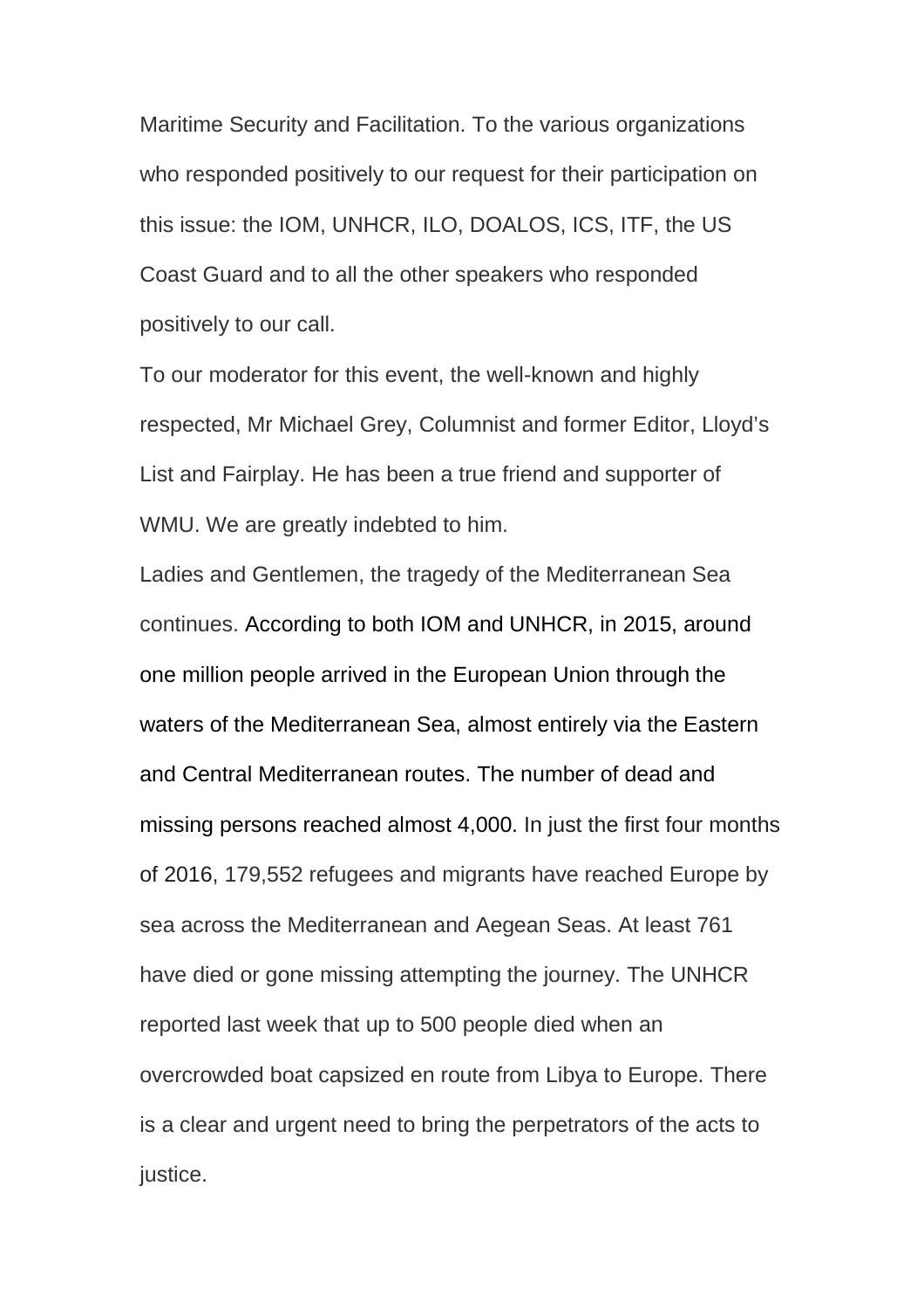This recent tragedy resulted in a position taken just a few days ago, on 23 April 2016, by the United Nations Security Council. It deplored this recent maritime tragedy in the Mediterranean Sea, emphasizing the need for better coordination of efforts to deal with the smuggling of migrants. Members of the Council expressed "grave concern" at the proliferation of, and endangerment of lives by the smuggling of migrants in the Mediterranean Sea, including off the coast of Libya. They also expressed their "concern at the implications for regional stability posed by transnational organized crime and illicit activities such as human trafficking and the smuggling of migrants and condemned and deplored the said acts which undermine further the process of stabilization of Libya and endanger the lives of people."

The Security Council referred to its [resolution 2240](http://www.un.org/en/ga/search/view_doc.asp?symbol=S/RES/2240(2015)) (2015), which is intended to disrupt the organized criminal enterprises engaged in migrant smuggling and prevent the loss of life. Expressing its strong support to countries in the region affected by the smuggling of migrants, the Council emphasized the need to improve coordination of efforts in order to strengthen an effective multilateral response to this common challenge, and in order to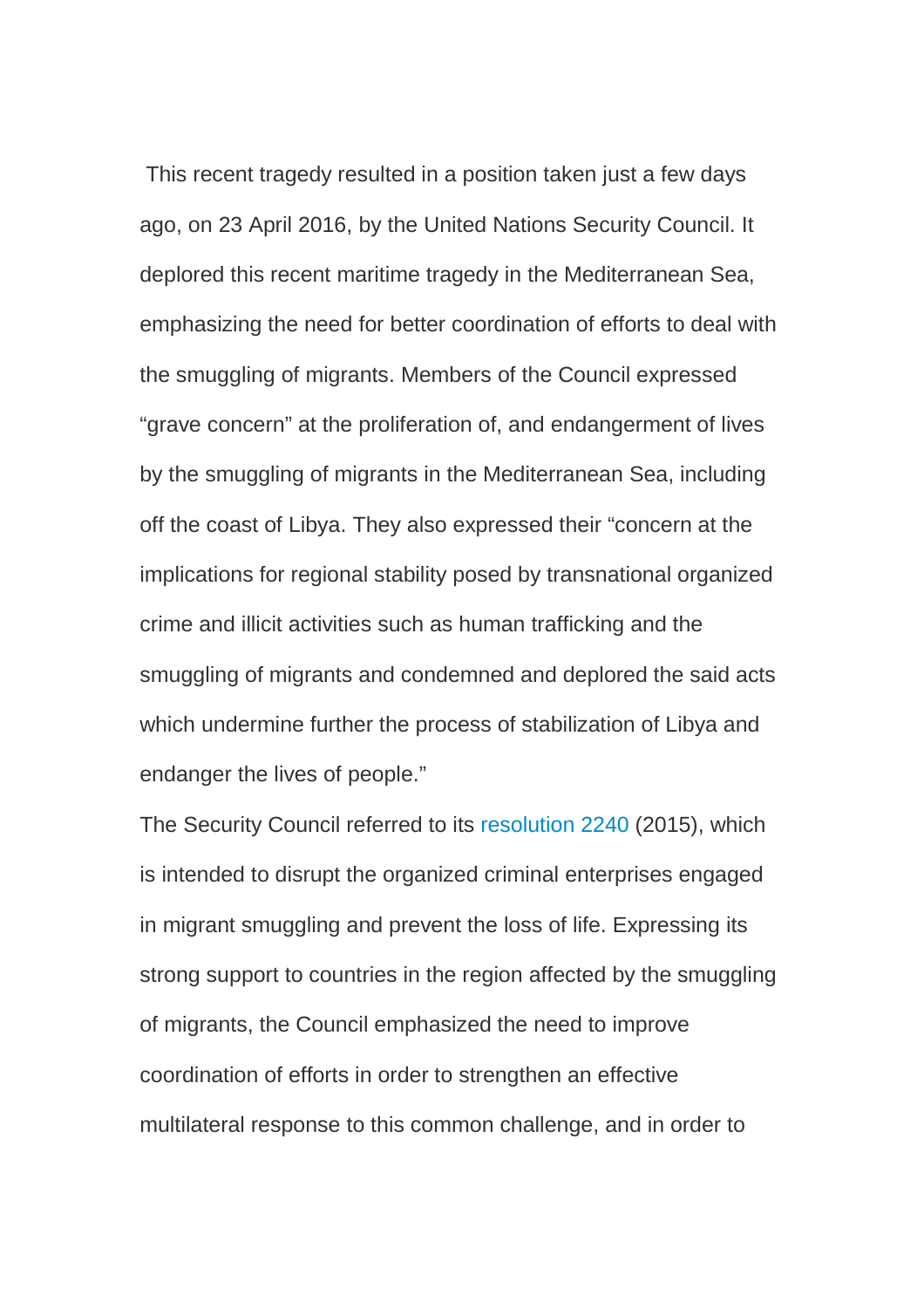protect vulnerable migrants from being victimized by human traffickers.

The Council also urged all Member States, including countries of origin, destination and transit, to cooperate with one another and with relevant international and regional organizations, including the International Organization for Migration (IOM), in addressing illicit migration flows, and dismantling smuggling networks in the region. In addition, the Council reemphasized that migrants, including asylum-seekers and regardless of their migration status, should be treated with humanity and dignity and that their rights should be fully respected.

In this regard, the Council urged all States to comply with their obligations under international law, including international human rights law, international humanitarian law, and refugee law. Un Secretary General, Ban Ki Moon, addressing the 93rd meeting of the Development Committee at Spring Meetings of the International Monetary Fund and the World Bank Group in Washington last week stated:

"Supporting States in addressing large movements of refugees and migrants is an issue ripe for more concerted multilateral action.…We must strengthen international cooperation mechanisms, and boost our collective work." He noted that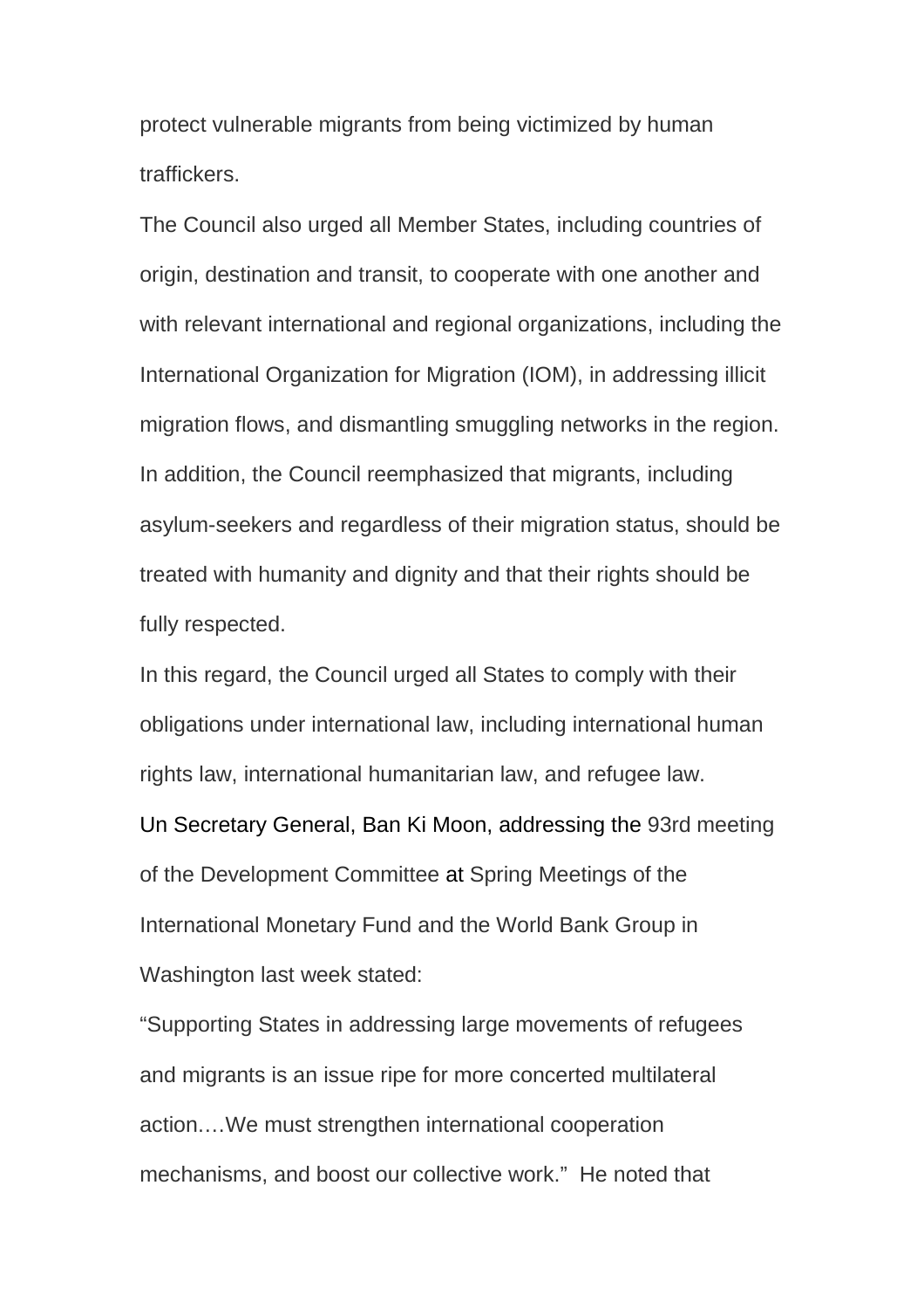Governments are struggling for solutions and often responding by shutting borders, detaining asylum seekers and migrants, and other measures. He indicated that to strengthen support, the UN will hold a high-level discussion on 19 September in New York to discuss ways to address large movements of refugees and migrants. In addition, next month, Mr. Ban will convene the [World](https://www.worldhumanitariansummit.org/)  [Humanitarian Summit](https://www.worldhumanitariansummit.org/) in Istanbul, Turkey, for world leaders to come together with the private sector, civil society, academia and others, to find new ways to address the root causes of humanitarian challenges. As part of the Summit, there will be a high-level round table on forced displacement, and a special session on migration.

Secretary-General Ban Ki-moon, addressing a conference on Forced Displacement: A Global Challenge, at the World Bank in Washington last week also stated that "Refugees have a right to asylum – not bias and barbed wire".

The two-day discussion will enable an exchange of information and discussion on the challenges currently being faced by this huge wave of migration, which is often fuelled by traffickers. This issue is on the agenda of all European Governments, including the